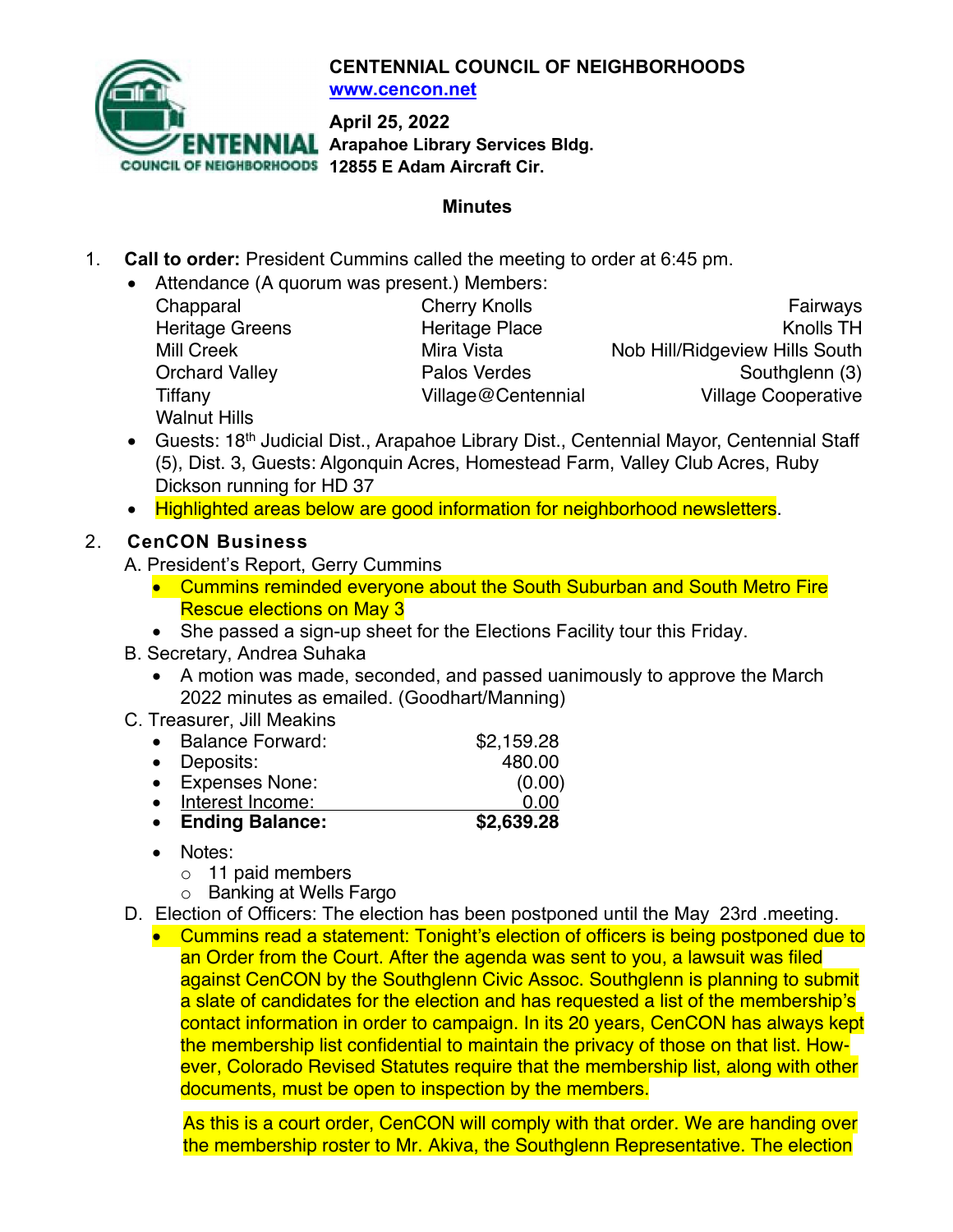of CenCON officers will tentatively be held on May 23, 2022. Until that occurs, the current board members will continue in their roles.

• There followed a good deal of discussion to include: Anyone could have volunteered to run for an office at our regular meeting; ask for something to be corrected in a friendly manner.

## 3. **Special District Presentations**

- A. 18<sup>th</sup> [Judicial District](https://www.courts.state.co.us/Courts/District/Index.cfm?District_ID=18), [Jamie Sorrells](mailto:JSorrells@da18.state.co.us), Dir. of Consumer Fraud
	- In a report from the FBI: since 2021, 92,000 people have been the victims of fraud. to the tune of \$1.7B in losses.
		- o Teens experience more losses than those over 65.
		- o For ages 50-59, 74K people have been defrauded.
		- o Seniors (over 60) get mostly tech support & romance scams.
		- o In CO & WY, over \$237M has been lost, with over 200 victims.
		- o CO came in 8th for scams of people over 60.
		- o Online purchases are one of the highest areas of fraud.
	- [Sign up](https://lp.constantcontactpages.com/su/jnGFTuT?source_id=e35b40c3-5ad3-462d-8afd-cdcd8703a237&source_type=em&c=zeyFt6CBXZgiOwl3AEYNXuk2eJOWw0ujyst3_nCckrymqkQtCxKMJw==) for the DA's newsletter; it contains a wealth of information.
	- Sorrell's listed some of the speakers and workshops that will be part of the Senior [Law & Safety Summit](https://www.da18.org/slss2022/) on 5/21. See link in the email.
	- A fentanyl bill has passed in the State House.
	- April is Victims' Rights Month & Sexual Assault Awareness Month.
		- o Services available can be found on the DA's website.
	- Any group may ask Sorrells to present to them on fraud. See his name above for his email address.
- B. [Arapahoe County Sheriff's Office](https://www.arapahoegov.com/1721/Sheriffs-Office) (ACSO), Capt. Ken McKlem was not present but, Andrea received an emai from him.
	- Drug Take Back Day was 4/30.
	- On 5/14, the annual ACSO Shred-a-Thon will take place at the Sheriff's Office, 13101 E. Broncos Pky, Centennial, 7am-Noon
	- Arapahoe Park & Rec. District's Summer Celebration, Trails Rec. Center, 16799 E Lake Ave, Centennial, 80016, 10am-1pm.
- C. [South Suburban Parks & Rec. District](https://www.ssprd.org/) (SSPRD)Lindsay Robinson, Communications Specialist
	- She started with more info on the election.
	- The 2022 Summer catalog is out; you can register for everything online.
	- The outdoor pools open 28 May; Splash pass purchases are available on Mon.
	- SSPRD is desperately looking to hire, careers@ssprd.org. SSPR is offering a \$1,000 hiring bonus.
	- The day camps start when schools get out.
- D. **Arapahoe Library District**, Nicole Wilhhelm, manages Castlewood, Southglenn, and Sheridan
	- **Meet the Authors of** *Denver Noir* on 5/12 at the Embassy Suites, 10250 E. Costilla Ave. 80112, 6pm. Register [here](https://arapahoelibraries.bibliocommons.com/events/623e0cd1696f623600e7a032).
		- o *[Denver Noir](https://arapahoelibraries.bibliocommons.com/item/show/2139425115)*, release date May 3, 2022, is an anthology of brand-new dark, morally ambiguous stories set in and around Denver, edited by Cynthia Swanson. During this live event, Swanson, local author of New York Times bestseller *[The Bookseller](https://arapahoelibraries.bibliocommons.com/item/show/1757953115)*, will interview several *Denver Noir* contributors.
	- **Parenting Strategies** is a Zoom presentation that'll take place on 5/17, 4-5pm for parents of children 0-5 years. Registe[r here.](https://arapahoelibraries.bibliocommons.com/events/62471f931586882f00d810ce)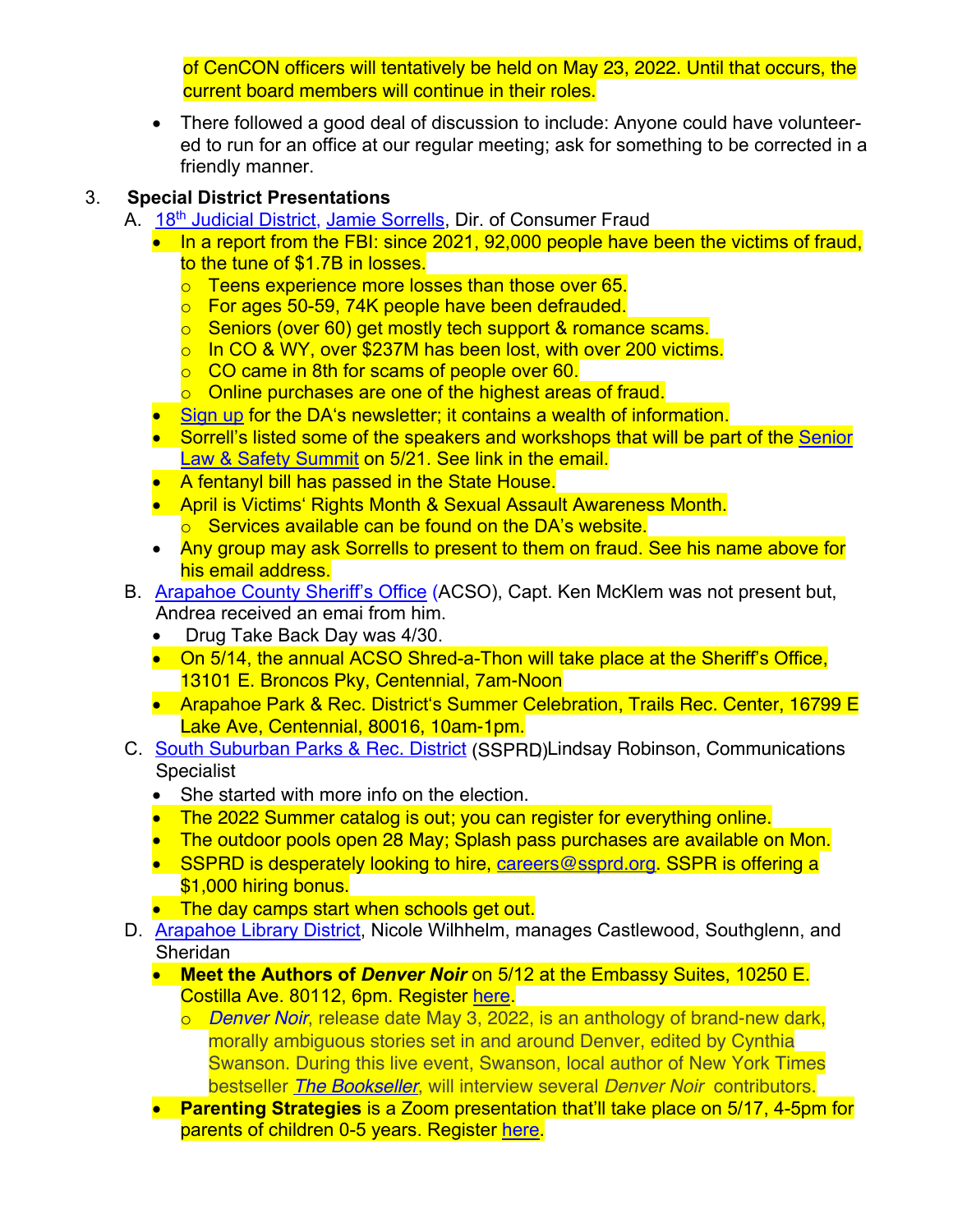- $\circ$  The joy of parenthood sometimes includes a temper tantrum, an emphatic "no" or the infamous refusal to cooperate. Child development expert and family therapist Colleen Bredell will talk about how setting clear expectations and follow through can ease transitions and calm the waters…
- **Coming Soon: Summer Reading 2022**
	- $\circ$  The Summer Readin program's theme is Get Lost at the Library. It runs 1 June – 31 July.
	- $\circ$  This year will include a free book (while supplies last) & activities map at all ALD branches. There will be a variety of activities for younger children.
- E. [City of Centennial,](https://www.centennialco.gov/Home) Mayor Piko
	- The City Council just approved the annexation of the Dove Valley Regional Park & Cherry Creek Innovation Campus. Both are off of Broncos Pky. & Jordan.
	- A Denver Biscuit Co. is opening where the Steak n' Shake was at County Line & Quebec.
	- Centennial Crossing is being built to offer affordable housing for seniors. It will be found on Lewiston Rd. by the View House.
	- The Courthouse now has a support dog to calm children if they have to testify in a trial.
	- The ACSO has opened a new canine training facility at their HQ on Broncos Pky.
	- There's a new canine SRO at Newton MS.
	- The State of the City will be held on 5/12 and is sponsored by Rotary Club. It will be at the Blue Sky Pavilion on the south side of Centennial Airport. This is a fundraiser for the Rotary.
	- On 6/3, Centennial will hold the [10th Anniversary of Centennial Center](https://www.centennialco.gov/Calendar/Centennial-Center-Park-is-10) Park. It will be 3-6 pm. Obviously, it will be a birthday party-themed event!
- 4. 7:30, **Centennial Housing Study & Retail Corridors Policy Development**
	- [Melanie Ward,](mailto:mward@centennialco.gov) Development, Foresight, & Infrastructure Readiness
	- [Vanessa Zarate](mailto:vzarate@centennialco.gov) & Jenna Campbell, Community Development
	- The City is just beginning its **Housing Needs Assessment.**
	- They received a planning grant from the State for \$200K.
	- The purpose is to promote affordable housing across the state; prepare a housing needs assessment. The City Council has devised 9 strategies for the work and will take it to the public to get down to 4 strategies.
	- Affordability means different things in different parts of the State.
	- They are collecting data now and will be doing a needs assessment with the population.
	- If this topic interests you, sign up for the housing needs newsletter [\(https://www.cen](https://www.centennialco.gov/housing)[tennialco.gov/housing](https://www.centennialco.gov/housing))
	- There will be a housing needs community [workshop](https://www.centennialco.gov/Calendar/Housing-Study-Community-Meeting) on 5/17, 5-7pm, at the City's Eagle St. Public Works facility, 7272 S. Eagle St.
	- Hamilton: Are you looking at where it could be built? What would this do to affordable housing finances? Ward: No one's talking about the City building housing. This will be for developers.
	- Mataich: When do you anticipate having the data? Ward: In about a month it will go to City Council and then up to 6 weeks later, to the public.
	- Mataich: Can you ask developers to put it in their projects? Ward: The City can't require a developer to add affordable housing to an already approved project. There hasn't been any interest so far.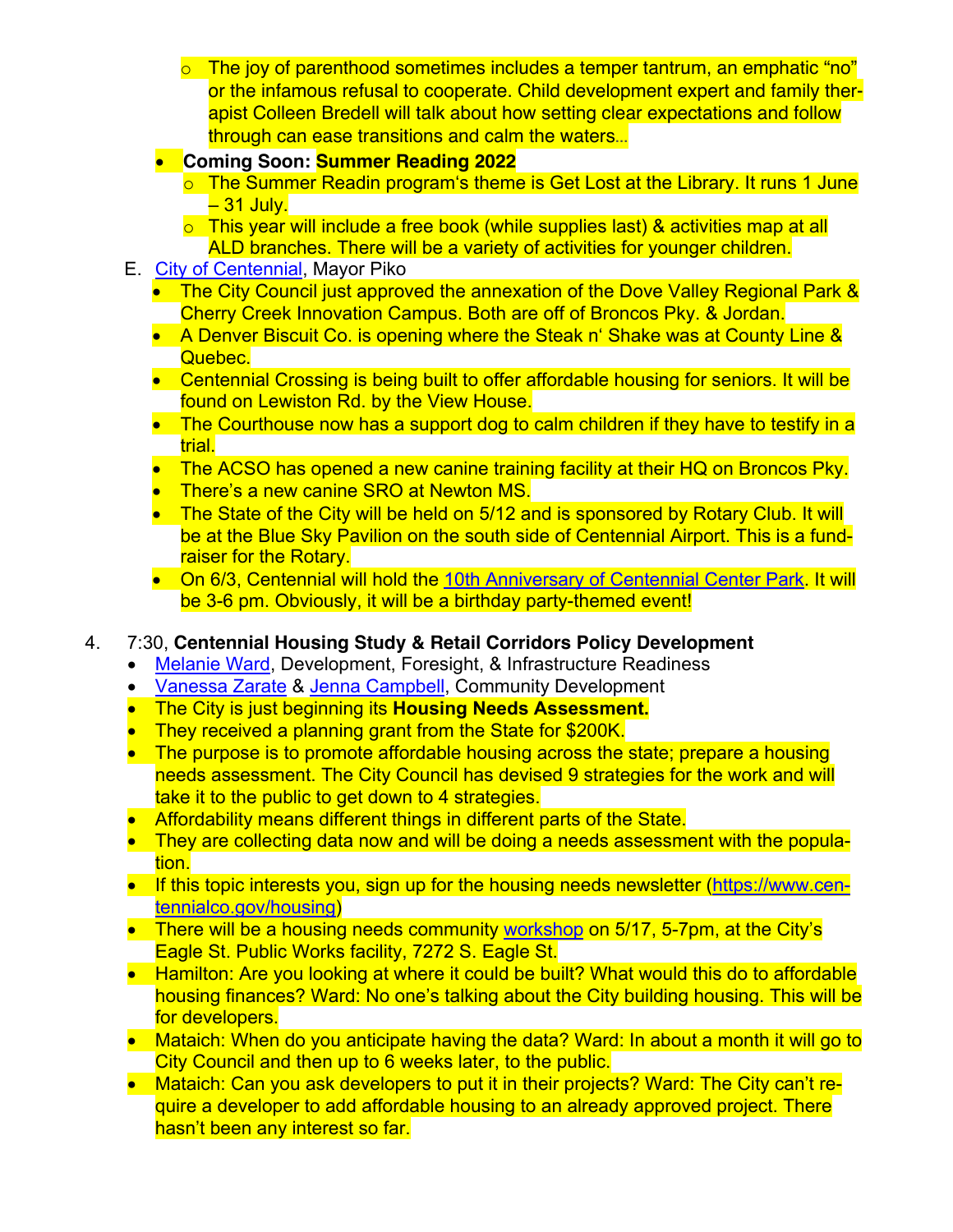- Mataich: Is there a list of what municipalities in the Denver area are doing? Ward: No, I haven't seen an inventory like that.
- Meakins: We should wonder how we got here. Insurance is a part of the problem. (builder liability)
- **Retail Retail Prog**, Vanessa Zarate & Jenna Campbell
- The City's retail spaces need to evolve.
- Centennial aims to be a proactive partner; how to make retail spaces exciting.
- What can we influence: Vision and the Land Development Code (LDC).
- We can't force a business to come here; we can't force a business to upgrade.
- It's a very lengthy process to start a business. Retailers don't care about City boundaries.
- What to expect: when a specific project arises go to [Have Your Say](https://www.centennialco.gov/Residents/Have-Your-Say-Centennial) to see all about it.
- Hamilton: What has inflation done to retail? Zarate: People want to see how things are going to shake out; smaller organizations (mom & pops) can work faster.
- Online shopping is only at 20% of purchasing.
- 5. **Plans**, Rhonda Livingston, Vice President
	- Public Hearing: 13872 E Arapahoe Rd & 13833, 13873 E Briarwood Ave. Proposal is to construct 3 Commercial Warehousing & Logistics buildings, cumulatively totaling approximately 85,537 s.f. on 4.66 acres. Submitted by VIP Blackhawk, LLC for Team Rahal.
		- o **Hearing:** Planning & Zoning Commission, 6 pm, Wed., April 27, Council Chambers. Rhonda can email site plan details to anyone that requests them. Her email address is *we4liv@aol.com*
	- Project: 10150 E Easter Ave, a parking lot expansion
	- Project: 6961 S Quentin St, converting an existing industrial building to a data center, changing sidewalks
	- Project: on Lewiston, an oil change facility, due 5/20
- 6. Adjourn: Cummins adjourned the meeting at 8:53pm.

Minutes submitted for your approval by Secretary Andrea Suhaka.

**Next Meeting: 23 May 2022**